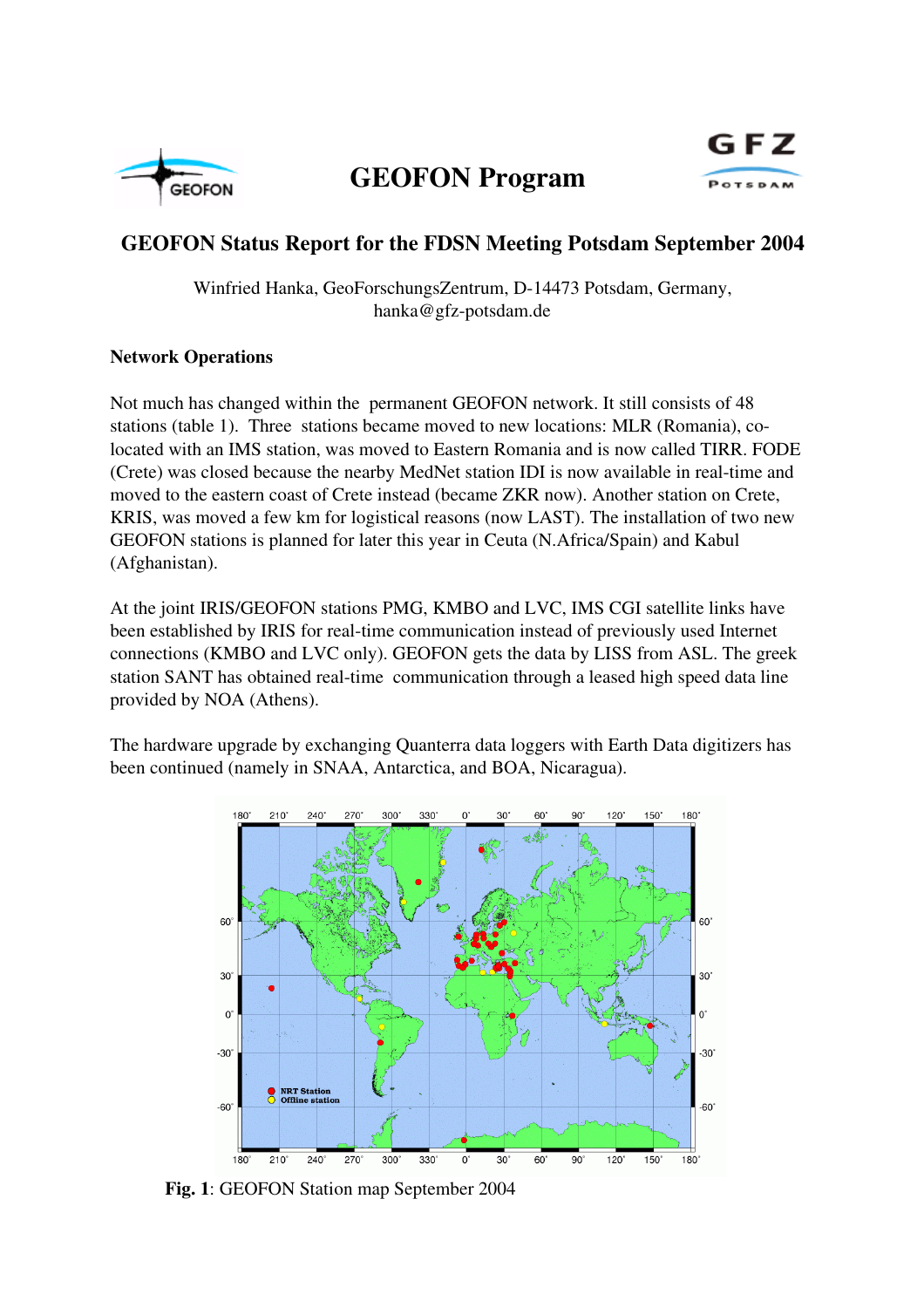# GEOFON Station Summary Permanent Network (Status September 2004)

**Code Coordinates Inst.Date Cooper. with Communication**

#### Existing Permanent Stations

| Port Moresby, PNG                  | <b>PMG</b>          |                     | 9.409S         | 147.154E | Sep 93        |                | IRIS/PACIFIC21 CGI/Int./LISS |
|------------------------------------|---------------------|---------------------|----------------|----------|---------------|----------------|------------------------------|
| Moravsky Beroun, CR                | MORC 49.776N        |                     |                | 17.547E  | Nov 93        |                | Internet/SLK                 |
| Dublin, Ireland                    | <b>DSB</b>          |                     | 53.245N        | 6.376W   | Dec 93        |                | phone/SLK                    |
| Walferdange, Luxembourg            | WLF                 |                     | 49.665N        | 6.152E   | Mar 94        |                | Internet/SLK                 |
| Bar Giora, Israel                  | BGIO 31.722N        |                     |                | 35.088E  | May 94        | GII            | +++ May 96                   |
| Muntele Rosu, Romania              | <b>MLR</b>          |                     | 45.492N        | 25.946E  | Oct 94        |                | $+++$ Oct 04                 |
| Ny Alesund, Spitsbergen            | <b>KBS</b>          |                     | 78.915N        | 11.938E  | Nov 94        | IRIS/AWI       | CGI/Int./LISS                |
| Kilimambogo, Kenya (rep. NAI) KMBO |                     |                     | 1.274S         | 36.804E  | Jan 95        | IRIS           | Internet/SLK                 |
| Michnevo, Russia                   | <b>MHV</b>          |                     | 54.958N        | 37.767E  | May 95        |                | no                           |
| Rügen, Germany (rep. LID)          | <b>RGN</b>          |                     | 54.546N        | 13.364E  | May 95        | <b>GRSN</b>    | ISDN/SLK                     |
| Suwalki, Poland                    | <b>SUW</b>          |                     | 54.013N        | 23.181E  | Nov 95        |                | phone/SLK                    |
| Rüdersdorf, Germany (temp) RUE     |                     |                     | 52.480N        | 13.780E  | Nov 95        |                | $+++$ Jan 00                 |
| Soend. Stroemfjord, Greenl.SFJ     |                     |                     | 66.997N        | 50.615W  | May 96        | IRIS           | phone                        |
| Piszkes, Hungary                   | <b>PSZ</b>          |                     | 47.919N        | 19.894E  | Jun 96        | IG Budapest    | Internet/SLK                 |
| San Fernando, Spain                | SFUC 36.637N        |                     |                | 6.175W   | Jun 96        | <b>UCM/ROA</b> | +++ Oct 01                   |
| Tartu, Estonia                     | <b>TRTE 58.379N</b> |                     |                | 24.721E  | Jun 96        |                | +++ Apr 03                   |
| Eilath, Israel                     | EIL                 |                     | 29.670N        | 34.951E  | Jul 96        | GII            | Internet/SLK                 |
| Wanagama, Indonesia                | <b>UGM</b>          |                     | 7.913S         | 110.523E | Aug 96        |                | Inmarsat                     |
| Isparta, Turkey                    | ISP                 | 37.843N             |                | 30.509E  | Oct 96        | <b>MEDNET</b>  | Internet/SLK                 |
| Limon Verde, Chile                 | <b>LVC</b>          |                     | <b>22.618S</b> | 68.911W  | Nov 96        | <b>IRIS</b>    | CGI/Int./LISS                |
| Sanae, Antarctica                  | SNAA 71.671S        |                     |                | 2.838W   | Mar 97        | <b>AWI</b>     | Internet/SLK                 |
| Manteigas, Portugal                | <b>MTE</b>          |                     | 40.403N        | 7.537W   | Oct 97        |                | <b>ISDN/SLK</b>              |
| Cartagena, Spain                   | CART 37.587N        |                     |                | 1.001W   | Dec 97        | UCM/ROA        | phone/SLK                    |
| St. Petersburg, Russia             | <b>PUL</b>          |                     | 59.767N        | 30.316E  | May 98        |                | Internet/SLK*                |
| Danmarkshavn, Greenl.              | <b>DAG</b>          |                     | 76.772N        | 18.654W  | Aug 98        | AWI            | Inmarsat                     |
| Ibbenbüren, Germany                | IBBN 52.307N        |                     |                | 7.757E   | Sep 98        | U. Bochum      | <b>ISDN/SLK</b>              |
| Mathiatis, Cyprus                  | CSS                 |                     | 34.962N        | 33.331E  | Dec 98        | GII            | phone/SLK                    |
| Boaco, Nicaraqua                   | <b>BOA</b>          | 12.48 N             |                | 85.72 W  | Jan 99        |                | no                           |
| Rio Branco, Brasil                 | RIOB 10.150S        |                     |                | 67.747W  | <b>Jan 99</b> |                | Inmarsat                     |
| Mahon, Menorca, Spain              | MAHO 39.896N        |                     |                | 4.267E   | Jun 99        | UCM/ROA        | phone/SLK                    |
| Kalwaria Paclawska, Poland KWP     |                     |                     | 49.631N        | 22.708E  | Jun 99        |                | phone/SLK                    |
| Maui, Hawaii, USA                  | MAUI 20.768N        |                     |                | 156.245W | Jun 99        |                | phone/SLK                    |
| Melilla, Spain                     | <b>MELI 35.290N</b> |                     |                | 2.938W   | Dec 99        | UCM/ROA        | phone/SLk                    |
| Rüdersdorf, Germany                | RUE                 |                     | 52.480N        | 13.780E  | Jan 00        | <b>GRSN</b>    | ISDN/SLK                     |
| Malatya, Turkey                    | <b>MALT 38.313N</b> |                     |                | 38.427E  | May 00        | MedNed         | Internet/SLK                 |
| Gharyan, Libya                     | GHAR 31.122N        |                     |                | 13.089E  | Dec 00        | ETH            | no                           |
| San Fernando, Spain                | <b>SFS</b>          |                     | 36.466N        | 6.206W   | Oct 01        | UCM/ROA        | Internet/SLK                 |
| Al Marj, Libya                     | MARJ 32.553N        |                     |                | 20.878E  | Dec 01        | ETH            | no                           |
| Helgoland, Germany                 | <b>HLG</b>          |                     | 54.185N        | 7.884E   | Dec 01        | U. Kiel        | ISDN/SLK                     |
| Summit Camp, Greenland             | SUMG 72.576N        |                     |                | 38.454W  | Jun 02        |                | Internet/SLK                 |
| Vasula, Estonia                    | VSU                 |                     | 58.462N        | 26.735E  | Apr 02        |                | Internet/SLK                 |
| Tirqusor, Romania                  |                     | <b>TIRR 44.458N</b> |                | 28.413E  | Oct 03        |                | Internet/SLK                 |

#### Greek Sub Network (longterm)

| Skordalos, Crete SKD or SKOR 35.412N |                     | 23.928E Aug 96   | ISDN/SLK     |
|--------------------------------------|---------------------|------------------|--------------|
| Kristallenia, Crete                  | <b>KRIS 35.178N</b> | 25.503E Aug 96   | ISDN/SLK     |
| Santorini, Greece                    | SANT 36.371N        | 25.459E Aug 96   | Internet/SLK |
| Gavdos Island, Greece                | GVD 34.839N         | 24.087E Nov 99   | ISDN/SLK     |
| Moni Apezanon, Crete                 | APEZ 34.977N        | 24.886E Apr 00   | GSM          |
| Fodele, Crete                        | <b>FODE 35.380N</b> | 24.958E Apr 00   | $+++$ Jul 03 |
| Apirathos, Naxos, Greece             | APE 37.07 N         | $25.53$ E Aug 00 | Internet/SLK |
| Zakros, Crete, Greece                | ZKR 35.115N         | 26.217E Jul 03   | ISDN/SLK     |
| Lasithi, Crete, Greece               | LAST 35.162N        | 25.478E Jun 04   | ISDN/SLK     |
|                                      |                     |                  |              |

#### Loosely Associated Stations (Data Distribution only)

| Stuttgart, Germany   | STU 48.770N         | 9.193E Apr 94  | IG Stuttgart           | <b>Internet/SLK</b> |
|----------------------|---------------------|----------------|------------------------|---------------------|
| Jerusalem, Israel    | <b>JER</b> 31.772N  | 35.197E May 96 | GII                    | Internet/SLK        |
| Mount Meron, Israel  | MRNI 33.011N        | 35.400E Mar 98 | GII                    | +++ Jan 02          |
| Sierra Elvira, Spain | <b>SELV 37.238N</b> | 3.728W Nov 01  | IAG Granada +++ Sep 03 |                     |
| Kfar Sold, Israel    | KSDI 35.659N        | 33.192E Feb 02 | GII                    | Internet/SLK        |

SLK SeedLink (near) real-time data transfer

 **\* Access for GEOFON denied by Russian authorities**

 **+++ Station closed**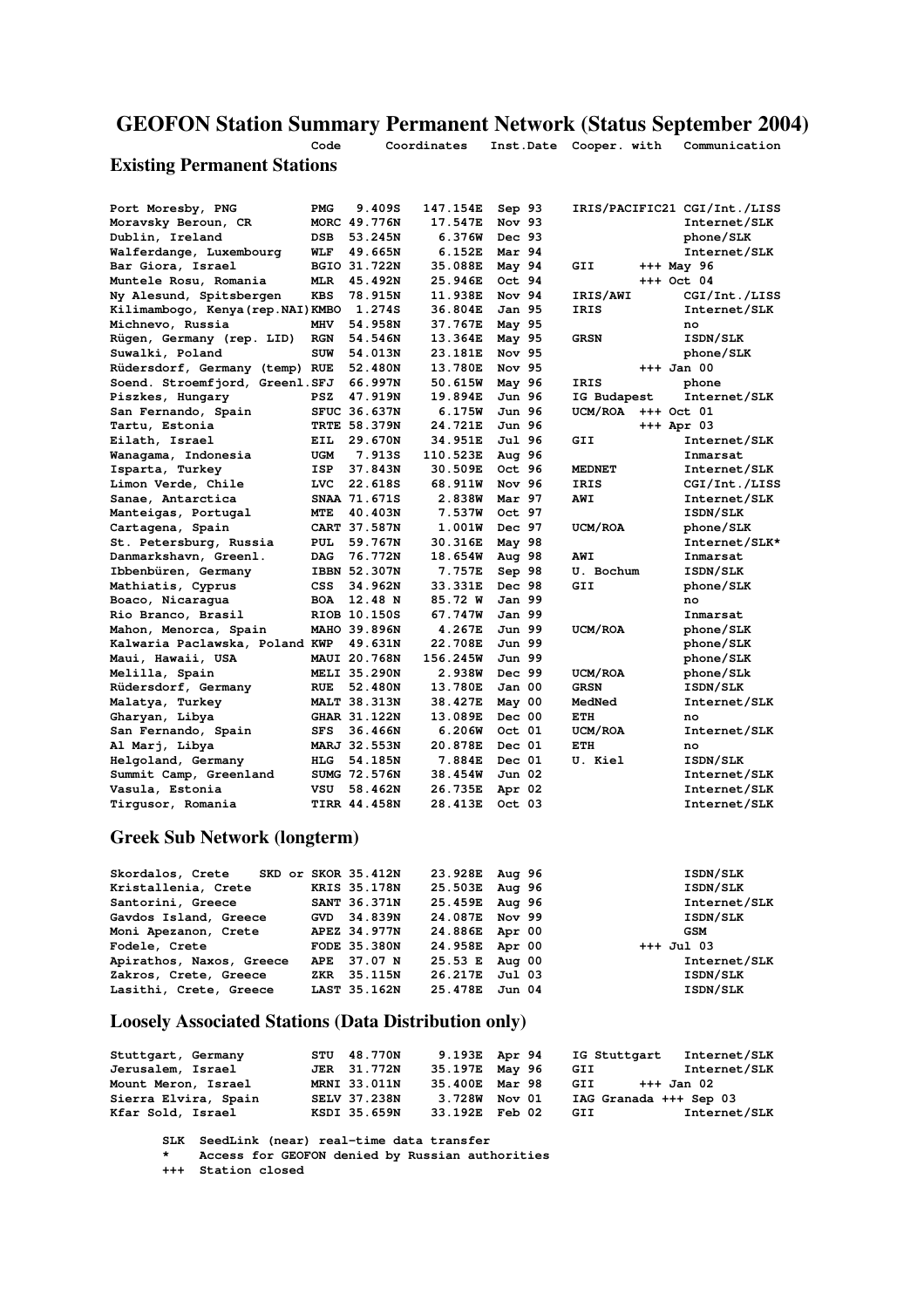#### Data Center Operations

#### **Real-time data processing** (http://www.gfz-potsdam.de/geofon/new/eq\_inf..html)

The GEOFON earthquake alert system, which is based on the real-time data from the GEOFON and EuroNet networks and from various IRIS stations, became a rather important and popular issue. Originally only developed for internal use, it is now a major source of quick information about EuroMed and worldwide earthquakes in Europe. Features like the Global and EuroMed Seismic Monitors, email and SMS alerts for three different alarm levels and the automatic earthquake bulletin are meanwhile widely used by many scientific and governmental institutions, seismologists, news media and other interested people.



Fig.2: The GEOFON Global Seismic Monitor  $(http://www.getz-potsdam.de/geofon/seismon/globmon.jpg).$ 

#### GFZ Seismological Data Archive (http://www.gfz-potsdam.de/geofon/new/arc\_inf.html)

The GEOFON Data Archive has experienced substantial improvements. It became responsible for the archiving and distribution of all passive seismological data generated by the GFZ instrument pool (the largest seismic pool in Europe) and the German Task Force Earthquakes. A new position (of a data center manager) was funded in this context. Presently the data sets from already 45 temporary experiments (many including also large quantities of nonGFZ stations) have been collected and many of them have been made available. In addition, also the data from 9 European permanent partner networks (" EuroNet") are now collected in realtime and archived as backup for their national facilities. All these data is jointly distributed through the available user interfaces in a unified way. It is not only composed of broadband data, but also short period, strong motion and OBS data. Because of these extended data holdings and services, the GEOFON Data Archive it is now more generally called "GFZ" Seismological Data Archive". For the future it is also planned to host magneto-telluric data as well as data from the permanent global gravimeter network.